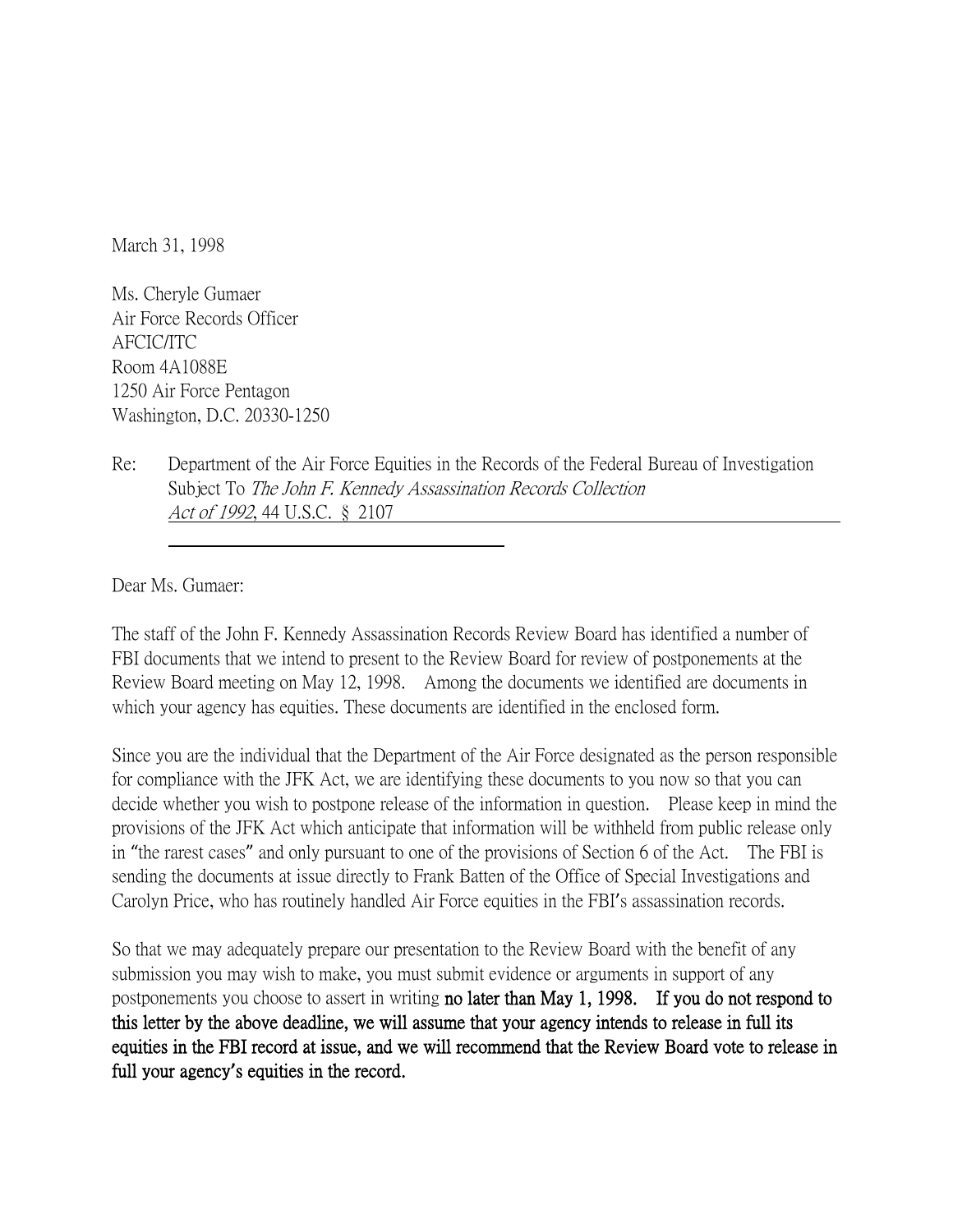Ms. Cheryle Gumaer March 31, 1998 Page 2

In many of the FBI documents with third agency equities, we believe that the third agencies could, consistent with their current guidelines for JFK assassination-related information, consent to full release of the information at issue.

If you have any questions regarding the documents identified on the enclosed forms, please call Carol Keeley or Debbie Beatty of the JFK Task Force at the FBI at (202) 324-0571 or Laura Denk or Kevin Tiernan of the Review Board staff at (202) 724-0088. Thank you, in advance, for your cooperation.

Sincerely,

T. Jeremy Gunn Executive Director

cc: Mr. Frank Batten Department of the Air Force Office of Special Investigations AFOSI IOC/DIR 226 Duncan Avenue, Suite 2100 Bolling Air Force Base Washington, D.C. 20332-0001

> Ms. Carolyn Price Department of the Air Force 11 CS/SCSR (FOIA) 1000 Air Force Pentagon Washington, D.C. 20330-1000